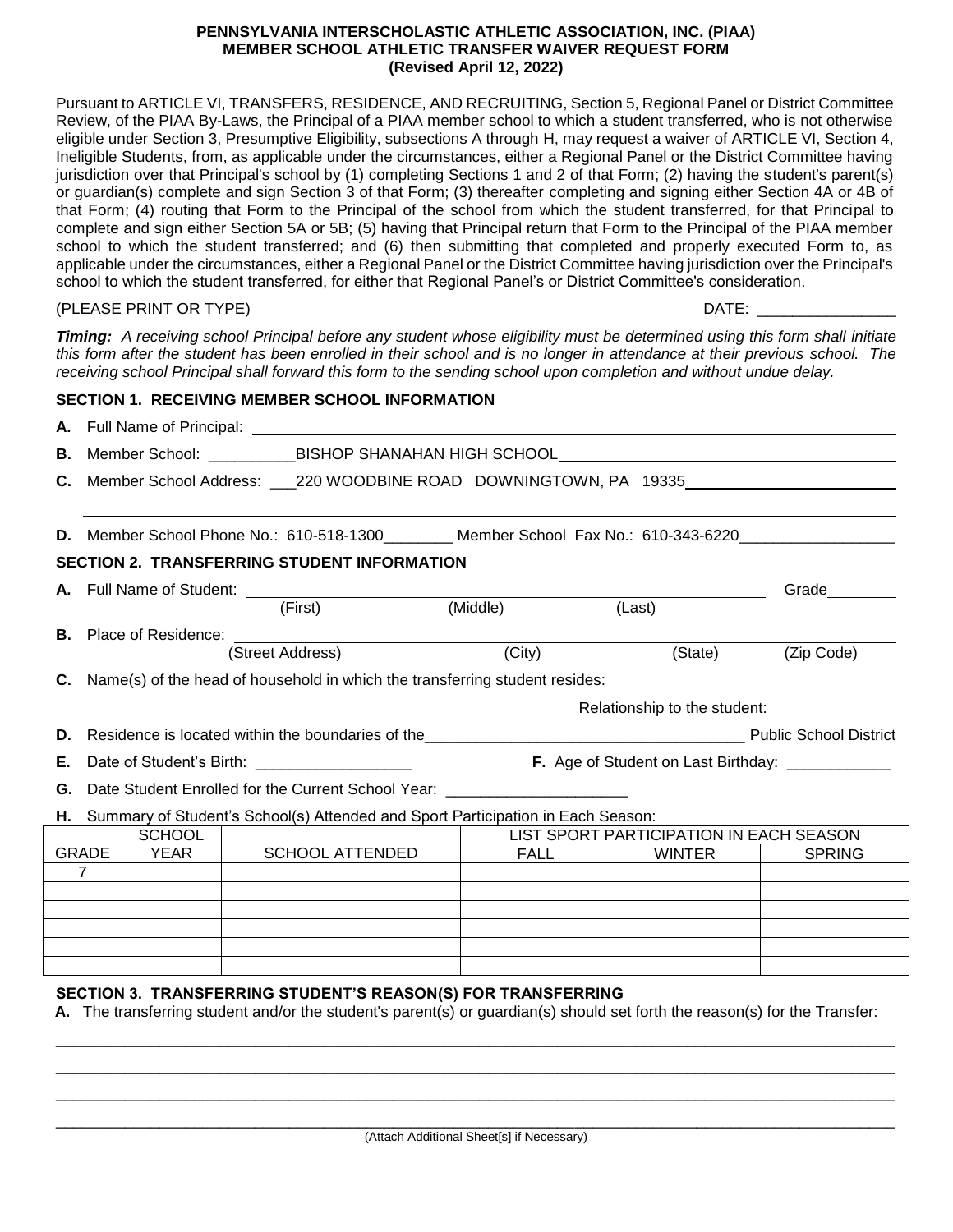**B.** Identify participation in any non-school athletics (e.g. AAU, American Legion, club team, or other non-school teams) the transferring student participated which is Coached by a person affiliated with the school to which the student transferred to and/or the majority of the members of that Team were from the school to which the student transferred to:

\_\_\_\_\_\_\_\_\_\_\_\_\_\_\_\_\_\_\_\_\_\_\_\_\_\_\_\_\_\_\_\_\_\_\_\_\_\_\_\_\_\_\_\_\_\_\_\_\_\_\_\_\_\_\_\_\_\_\_\_\_\_\_\_\_\_\_\_\_\_\_\_\_\_\_\_\_\_\_\_\_\_\_\_\_\_\_\_\_\_\_\_\_\_\_\_\_ \_\_\_\_\_\_\_\_\_\_\_\_\_\_\_\_\_\_\_\_\_\_\_\_\_\_\_\_\_\_\_\_\_\_\_\_\_\_\_\_\_\_\_\_\_\_\_\_\_\_\_\_\_\_\_\_\_\_\_\_\_\_\_\_\_\_\_\_\_\_\_\_\_\_\_\_\_\_\_\_\_\_\_\_\_\_\_\_\_\_\_\_\_\_\_\_\_ \_\_\_\_\_\_\_\_\_\_\_\_\_\_\_\_\_\_\_\_\_\_\_\_\_\_\_\_\_\_\_\_\_\_\_\_\_\_\_\_\_\_\_\_\_\_\_\_\_\_\_\_\_\_\_\_\_\_\_\_\_\_\_\_\_\_\_\_\_\_\_\_\_\_\_\_\_\_\_\_\_\_\_\_\_\_\_\_\_\_\_\_\_\_\_\_\_ \_\_\_\_\_\_\_\_\_\_\_\_\_\_\_\_\_\_\_\_\_\_\_\_\_\_\_\_\_\_\_\_\_\_\_\_\_\_\_\_\_\_\_\_\_\_\_\_\_\_\_\_\_\_\_\_\_\_\_\_\_\_\_\_\_\_\_\_\_\_\_\_\_\_\_\_\_\_\_\_\_\_\_\_\_\_\_\_\_\_\_\_\_\_\_\_\_

### \_\_\_\_\_\_\_\_\_\_\_\_\_\_\_\_\_\_\_\_\_\_\_\_\_\_\_\_\_\_\_\_\_\_\_\_\_\_\_\_\_\_\_\_\_\_\_\_\_\_\_\_\_\_\_\_\_\_\_\_\_\_\_\_\_\_\_\_\_\_\_\_\_\_\_\_\_\_\_\_\_\_\_\_\_\_\_\_\_\_\_\_\_\_\_\_\_ (Attach Additional Sheet[s] if Necessary)

I (We) hereby acknowledge that I (we) have been informed by the Principal of the PIAA member school submitting this form, or that Principal's designee, as to the requirements of PIAA concerning the eligibility of students at PIAA member schools to participate in Inter-School Practices, Scrimmages, and/or Contests involving PIAA member schools. Such requirements include, but are not necessarily limited to age, amateur status, school attendance, health, Transfer from one school to another, season and out-of-season rules and regulations, semesters of attendance, seasons of sports participation, and academic performance.

I (We) further acknowledge that the information set forth in SECTION 2, TRANSFERRING STUDENT INFORMATION, and SECTION 3, TRANSFERRING STUDENT'S REASON(S) FOR TRANSFERRING, is accurate, complete, and truthful.

\_\_\_\_\_\_\_\_\_\_\_\_\_\_\_\_\_\_\_\_\_\_\_\_\_\_\_\_\_\_\_\_\_\_\_\_\_\_\_\_\_\_\_\_\_\_\_\_\_\_\_\_\_\_\_\_ \_\_\_\_\_\_\_\_\_\_\_\_\_\_\_\_\_\_\_\_\_\_\_\_\_\_\_\_\_\_\_\_\_\_\_\_\_\_

(Signature of Parent(s) or Guardian(s)) (Date)

## **SECTION 4. REVIEW AND CERTIFICATION OF PRINCIPAL OF SCHOOL TO WHICH THIS STUDENT TRANSFERRED.**

(Print or Type Name of Principal of School (Print or Type Name of School to to Which This Student Transferred) Which This Student Transferred)

E-mail address of Principal of School to Which This Student Transferred:

### **\*\*(Please complete and sign EITHER A or B below)\*\***

**A.** Upon interviewing the transferring student and the Athletic Director of my school, I hereby certify that, to the best of my knowledge, information, and belief, the student's Transfer was not motivated in some material way by an athletic purpose and the student was not recruited for an athletic purpose.

\_\_\_\_\_\_\_\_\_\_\_\_\_\_\_\_\_\_\_\_\_\_\_\_\_\_\_\_\_\_\_\_\_\_\_\_\_\_\_\_\_\_\_\_\_\_\_\_\_\_\_\_\_\_\_\_ \_\_\_\_\_\_\_\_\_\_\_\_\_\_\_\_\_\_\_\_\_\_\_\_\_\_\_\_\_\_\_\_\_\_\_\_\_\_ (Signature of Principal of School to Which This Student Transferred) (Date)

**B.** Upon interviewing the transferring student and the Athletic Director of my school, I hereby request that the District Committee having jurisdiction over my school review the circumstances of Transfer to assess whether the Transfer was motivated in some material way by an athletic purpose and/or was the result of recruiting, which was materially motivated in some way by an athletic purpose. I have checked each box that I believe applies to this Transfer and affixed my signature certifying to my request for that District Committee's review.

- $\Box$  The student's Transfer was motivated in some material way by a representative of my school placing an advertisement in a newspaper or other literature directed toward prospective recruits touting the athletic successes of my school's Teams and/or students. **NOTE:** A comprehensive brochure or comparable piece of literature discussing all or most aspects of the school, including, but not focusing on the athletic program, is permissible.
- $\Box$  A representative of my school provided the transferring student with free transportation, tickets, or admissions to a Contest (other than free transportation, tickets, or admissions made available to all students, or to all students at the same school, or to all students in the same grade level at the same school, or the transferring student attended a Feeder School of my senior high school).
- $\square$  A representative of my school used AAU or other amateur athletic Coaches to steer the transferring student to my school.
- $\Box$  A representative of my school offered, to the transferring student, scholarships or financial aid which is not available to other students at my school.
- $\Box$  A representative of my school encouraged the parents or relatives of the transferring student to influence the student to enroll at my school to participate in sports. This box need not be checked if the transferring student attended a Feeder School of my senior high school.

\_\_\_\_\_\_\_\_\_\_\_\_\_\_\_\_\_\_\_\_\_\_\_\_\_\_\_\_\_\_\_\_\_\_\_\_\_\_\_\_\_\_\_\_ \_\_\_\_\_\_\_\_\_\_\_\_\_\_\_\_\_\_\_\_\_\_\_\_\_\_\_\_\_\_\_\_\_\_\_\_\_\_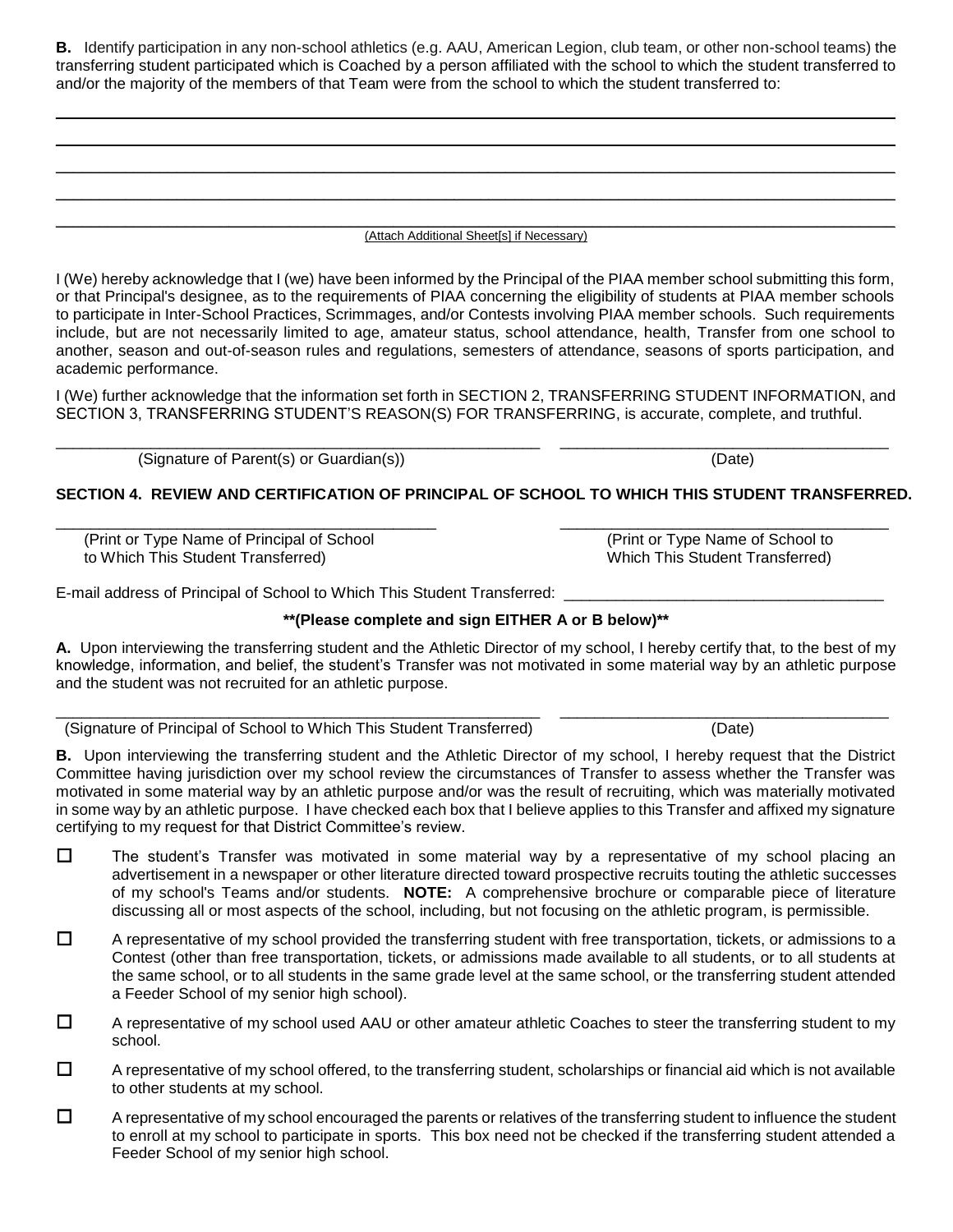- $\Box$  A representative of my school promised playing time or a position on a Team to the transferring student.
- $\Box$  A representative of my school met with the transferring student to encourage the transferring student to enroll at my school. This box need not be checked if the transferring student attended a Feeder School of my senior high school.
- $\Box$  A representative of my school provided transportation or other inducements to the transferring student to take a qualifying examination at my school or to meet with school officials (other than those opportunities provided to all students at a particular school or grade level, or to students attending a Feeder School of my senior high school).
- $\Box$  Athletic Personnel from my school directly, or through another person, encouraged the transferring student or that student's parents to have the student enroll at my school. This box need not be checked if the transferring student attended a Feeder School of my senior high school.
- $\Box$  A representative of my school provided any item with school advertisement (such as shirts, pennants, caps, jackets, etc.) to the transferring student (other than offers made to all students of a particular school or class, or to students attending a Feeder School of my senior high school).
- □ Athletic Personnel from my school recruited the transferring student to attend my school. This box need not be checked if the transferring student attended a Feeder School of my senior high school. A recruiting violation will take action against the school and coach not the student.
- $\Box$  The transferring student played on a non-school Team which is Coached by a person affiliated with my school and the majority of the members of that Team were from my school.
- $\square$  The student's Transfer was motivated in some material way by the involvement of a representative of my school in a camp, clinic, or speech at or during which that person used the opportunity to taunt the athletic successes of my school's Teams and/or students.
- $\Box$  I am aware of other facts or circumstances which would lead me to believe that this Transfer was motivated in some material way by an athletic purpose. (If checked, please explain below.)**\***
- $\Box$  I am aware of other facts or circumstances which would lead me to believe that individuals affiliated with my school engaged in recruiting the student for the purpose of participating in athletics. (If checked, please explain below.)

\*Transfers which are motivated in some material way by an athletic purpose are those Transfers which would not have occurred but for a desire of the student or the student's family (1) to gain additional playing time; (2) to play for a particular school, Coach, or Team; (3) to avoid either playing for, or athletic sanctions imposed by, a particular school, Coach, or Team; and/or (4) to gain increased media or college exposure.

FACTS OR CIRCUMSTANCES WHICH LEAD ME TO BELIEVE THAT THE TRANSFER OF THIS STUDENT WAS MOTIVATED IN SOME MATERIAL WAY BY AN ATHLETIC PURPOSE:

 $\Box$ \_\_\_\_\_\_\_\_\_\_\_\_\_\_\_\_\_\_\_\_\_\_\_\_\_\_\_\_\_\_\_\_\_\_\_\_\_\_\_\_\_\_\_\_\_\_\_\_\_\_\_\_\_\_\_\_\_\_\_\_\_\_\_\_\_\_\_\_\_\_\_\_\_\_\_\_\_\_\_\_\_\_\_\_\_\_\_\_\_\_\_\_\_\_\_\_\_ \_\_\_\_\_\_\_\_\_\_\_\_\_\_\_\_\_\_\_\_\_\_\_\_\_\_\_\_\_\_\_\_\_\_\_\_\_\_\_\_\_\_\_\_\_\_\_\_\_\_\_\_\_\_\_\_\_\_\_\_\_\_\_\_\_\_\_\_\_\_\_\_\_\_\_\_\_\_\_\_\_\_\_\_\_\_\_\_\_\_\_\_\_\_\_\_\_  $\Box$ 

#### \_\_\_\_\_\_\_\_\_\_\_\_\_\_\_\_\_\_\_\_\_\_\_\_\_\_\_\_\_\_\_\_\_\_\_\_\_\_\_\_\_\_\_\_\_\_\_\_\_\_\_\_\_\_\_\_\_\_\_\_\_\_\_\_\_\_\_\_\_\_\_\_\_\_\_\_\_\_\_\_\_\_\_\_\_\_\_\_\_\_\_\_\_\_\_\_\_ (Attach Additional Sheet[s] if Necessary)

FACTS OR CIRCUMSTANCES WHICH LEAD ME TO BELIEVE THAT INDIVIDUALS AFFILIATED WITH MY SCHOOL ENGAGED IN RECRUITING THIS STUDENT FOR THE PURPOSE OF PARTICIPATING IN ATHLETICS:

 $\Box$ \_\_\_\_\_\_\_\_\_\_\_\_\_\_\_\_\_\_\_\_\_\_\_\_\_\_\_\_\_\_\_\_\_\_\_\_\_\_\_\_\_\_\_\_\_\_\_\_\_\_\_\_\_\_\_\_\_\_\_\_\_\_\_\_\_\_\_\_\_\_\_\_\_\_\_\_\_\_\_\_\_\_\_\_\_\_\_\_\_\_\_\_\_\_\_\_\_  $\Box$  $\Box$ 

\_\_\_\_\_\_\_\_\_\_\_\_\_\_\_\_\_\_\_\_\_\_\_\_\_\_\_\_\_\_\_\_\_\_\_\_\_\_\_\_\_\_\_\_\_\_\_\_\_\_\_\_\_\_\_\_\_\_\_\_\_\_\_\_\_\_\_\_\_\_\_\_\_\_\_\_\_\_\_\_\_\_\_\_\_\_\_\_\_\_\_\_\_\_\_\_\_ (Attach Additional Sheet[s] if Necessary) \_\_\_\_\_\_\_\_\_\_\_\_\_\_\_\_\_\_\_\_\_\_\_\_\_\_\_\_\_\_\_\_\_\_\_\_\_\_\_\_\_\_\_\_\_\_\_\_\_\_\_\_\_\_\_\_ \_\_\_\_\_\_\_\_\_\_\_\_\_\_\_\_\_\_\_\_\_\_\_\_\_\_\_\_\_\_\_\_\_\_\_\_\_\_

(Signature of Principal of School to Which This Student Transferred) (Date)

**PLEASE ROUTE TO PRINCIPAL OF SCHOOL FROM WHICH THIS STUDENT TRANSFERRED THROUGH THE PIAA WEB PORTAL.**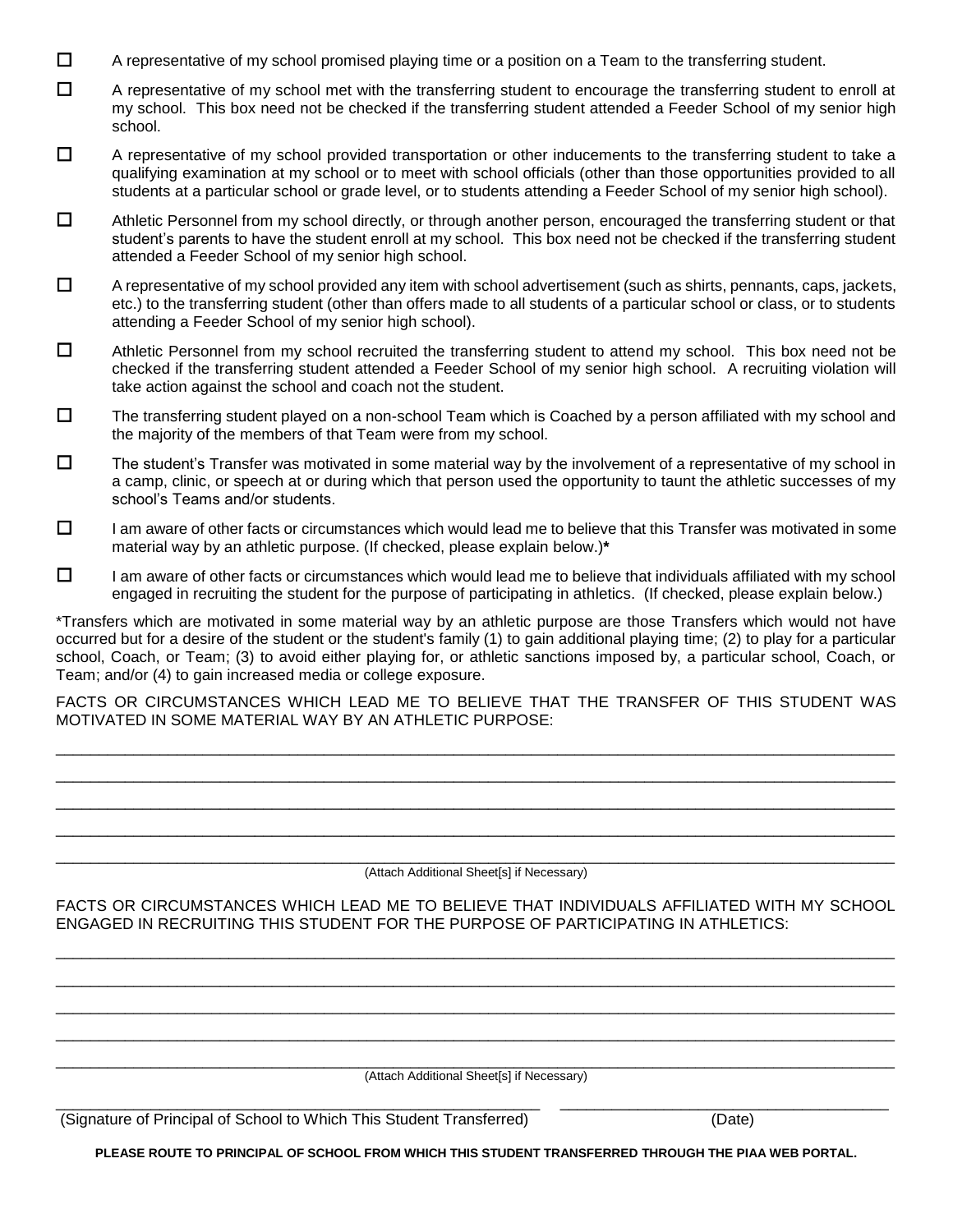\_\_\_\_\_\_\_\_\_\_\_\_\_\_\_\_\_\_\_\_\_\_\_\_\_\_\_\_\_\_\_\_\_\_\_\_\_\_\_\_\_\_\_\_ \_\_\_\_\_\_\_\_\_\_\_\_\_\_\_\_\_\_\_\_\_\_\_\_\_\_\_\_\_\_\_\_\_\_\_\_\_\_

(Print or Type Name of Principal of School (Print or Type Name of School from from Which This Student Transferred) Which This Student Transferred)

E-Mail address of Principal of School from Which This Student Transferred: \_

### **\*\*(Please complete and sign EITHER A or B below)\*\***

**A.** Upon my interviewing the Athletic Director of my school and, if possible, the student and/or the transferring student's parent(s), I hereby certify that, to the best of my knowledge, information, and belief, the student's Transfer was not motivated in some material way by an athletic purpose and the student was not recruited for an athletic purpose.

\_\_\_\_\_\_\_\_\_\_\_\_\_\_\_\_\_\_\_\_\_\_\_\_\_\_\_\_\_\_\_\_\_\_\_\_\_\_\_\_\_\_\_\_\_\_\_\_\_\_\_\_\_\_\_\_ \_\_\_\_\_\_\_\_\_\_\_\_\_\_\_\_\_\_\_\_\_\_\_\_\_\_\_\_\_\_\_\_\_\_\_\_\_\_

(Signature of Principal of School from Which This Student Transferred) (Date)

**B.** Upon my interviewing the Athletic Director of my school and, if possible, the transferring student and/or the transferring student's parent(s), I hereby request that the District Committee having jurisdiction over the PIAA member school to which the student transferred review the circumstances of the Transfer to assess whether the Transfer was motivated in some material way by an athletic purpose and/or was the result of recruiting, which was materially motivated in some way by an athletic purpose. I have checked each box that I believe applies to this Transfer and affixed my signature certifying to my request for that District Committee's review.

- $\Box$  The student, or a parent or guardian, or an adult with whom the student resides, was dissatisfied with the student's position or the amount of playing time which the student received.
- $\Box$  The student, or a parent or guardian, or an adult with whom the student resides, had a problem with a Coach or school athletic administration at my school at either a personal or professional level.
- $\square$  The student, or a parent or guardian, or an adult with whom the student resides, is seeking relief from conflict with the philosophy or action of an administrator or teacher relating to sports.
- $\Box$  The student, or a parent or guardian, or an adult with whom the student resides, is seeking to avoid or nullify the effect of actions or anticipated actions by my school relating to sports eligibility (e.g. discipline, attendance, academic performance, etc.).
- $\Box$  There is no Team at my school in the particular sport that the student desires to participate in.
- $\Box$  The student is following the student's Coach or other student-athletes to another school to which the Coach or athletes have transferred or seeks to play for a particular Coach or with a particular athlete due to a prior relationship with the Coach or athlete (such as through club or AAU participation) or because of the reputation of the Coach.
- $\square$  The student, or a parent or guardian, or an adult with whom the student resides, desires that the student play on a less successful, smaller enrollment classification, and/or lower profile Team in order to be ranked higher among the students on that Team.
- $\Box$  The student, or a parent or guardian, or an adult with whom the student resides, desires that the student play on a more successful, larger enrollment classification, and/or higher profile Team to gain a higher level of competition and/or more exposure to college scouts.
- $\Box$  The student has moved with one parent, one guardian, or one or more siblings, into a rented residence in the new school district; and the student and/or the parent, guardian, or sibling(s) returns to the family home in the evening(s) and/or weekends.
- $\Box$  The student, or a parent or guardian, or an adult with whom the student resides, sought out Athletic Personnel and/or student-athletes at the school to which the student transferred and/or individuals affiliated with the school to which the student transferred engaged in recruiting the student for the purpose of participating in athletics.
- $\Box$  The student transferred in the middle of a marking period and/or immediately before or after a sports season.
- $\Box$  The student transferred immediately after being cut from a Team in a particular sport.
- $\Box$  I am aware of other facts or circumstances which would lead me to believe that this Transfer was motivated in some material way by an athletic purpose. (If checked, please explain below.)**\***
- $\Box$  I am aware of other facts or circumstances which would lead me to believe that individuals affiliated with the school to which the student transferred engaged in recruiting the student for the purpose of participating in athletics. (If checked, please explain below.)